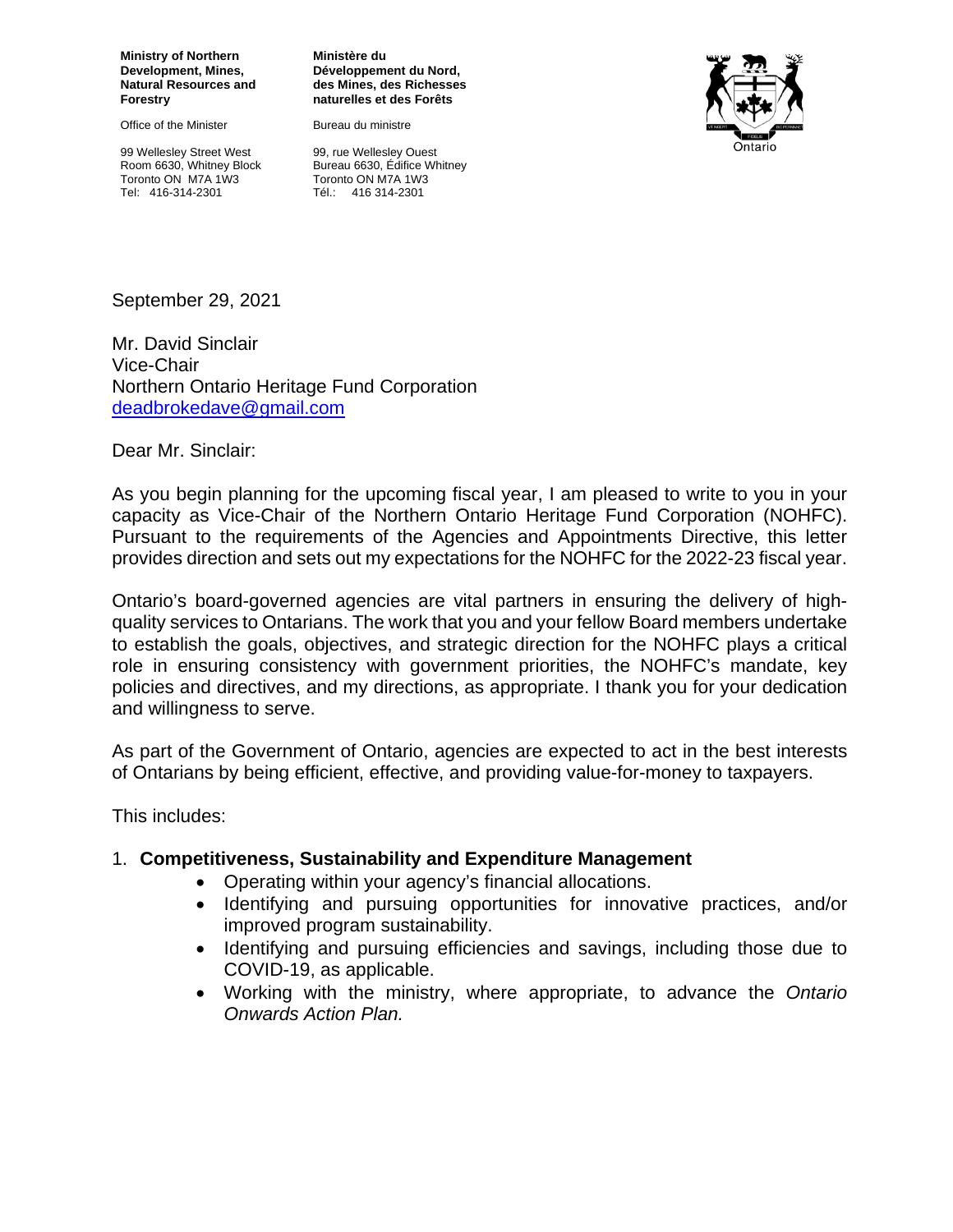#### 2. **Transparency and Accountability**

- Abiding by applicable government directives and policies and ensuring transparency and accountability in reporting.
- Adhering to requirements of the Agencies and Appointments Directive, accounting standards and practices, and the *Public Service of Ontario Act* ethical framework, and responding to audit findings, where applicable.
- Identifying appropriate skills, knowledge and experience needed to effectively support the board's role in agency governance and accountability.

# 3. **Data Collection**

- Improving how the agency uses data in decision-making, informationsharing and reporting, including by leveraging available or new data solutions to inform outcome-based reporting and improve service delivery.
- Supporting transparency and privacy requirements of data work and data sharing with the ministry, as appropriate.

# 4. **Digital Delivery and Customer Service**

- Exploring and implementing digitization or digital modernization strategies for online service delivery and continuing to meet and exceed customer service standards through transition.
- Adopting digital approaches, such as user research, agile development and product management.

## 5. **Diversity and Inclusion**

- Developing and encouraging diversity and inclusion initiatives promoting an equitable, inclusive, accessible, anti-racist and diverse workplace.
- Demonstrating leadership of an inclusive environment free of harassment.
- Adopting an inclusion engagement process to ensure all voices are heard to inform policies and decision-making.

## 6. **COVID-19 Recovery**

- Identifying and pursuing service delivery methods (digital or other) that have evolved since the start of COVID-19.
- Supporting the recovery efforts from COVID-19.

In addition to these government-wide priorities, I expect the NOHFC to focus on:

- Providing superior client service.
- Continuing to deliver renewed NOHFC programming that will make it easier for more people and businesses to apply; support more projects in rural northern communities; target existing and emerging market opportunities; provide more work opportunities for Indigenous people; address the skilled labour shortage; and aid in the recovery from COVID-19.
- Supporting broader Northern Ontario planning efforts and regional economic development priorities.

Through these measures, we can ensure that the NOHFC continues to fulfill its mandate to promote and stimulate initiatives that grow and diversify the economy of Northern Ontario, as set out in the *Northern Ontario Heritage Fund Act*.